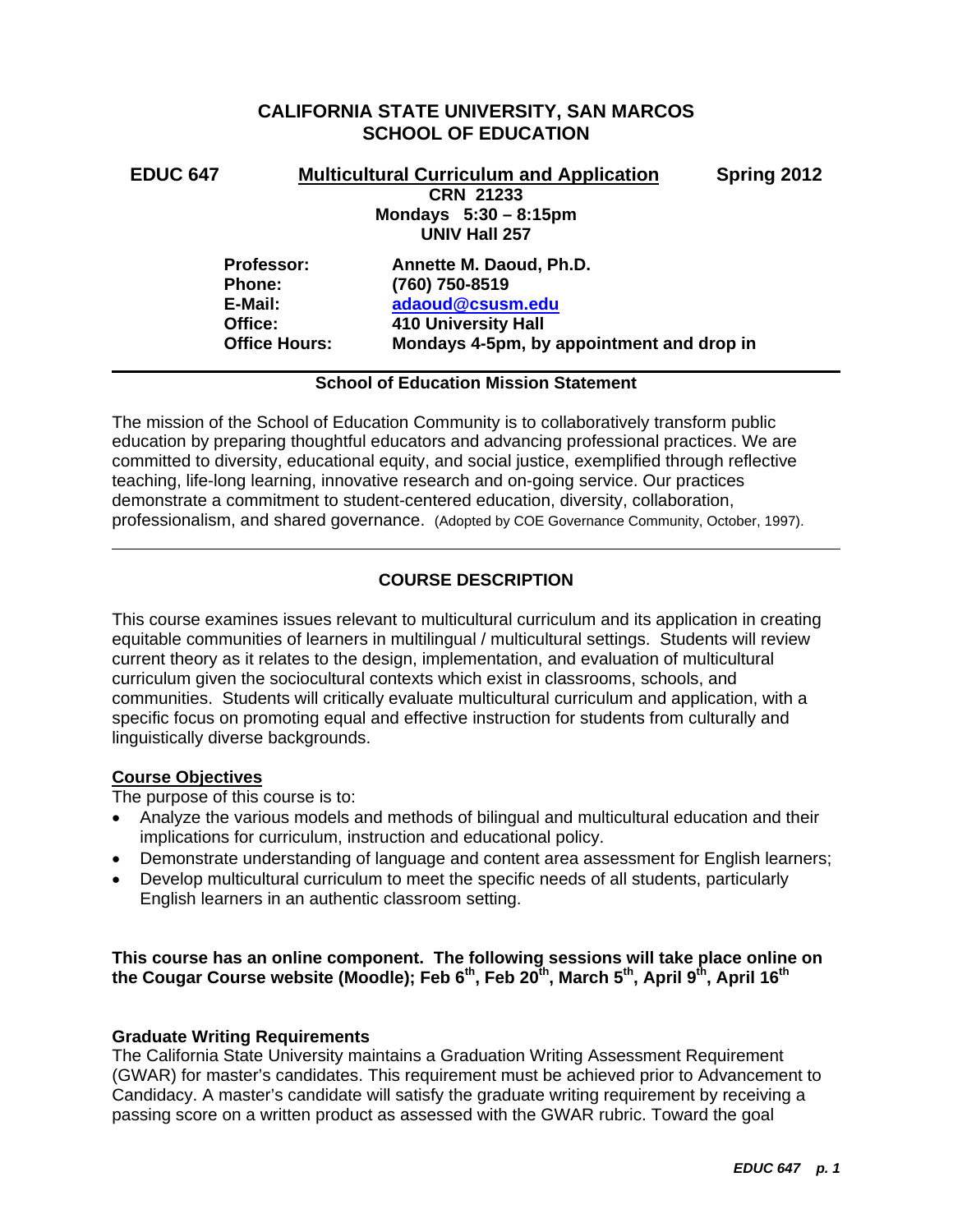of providing opportunity for graduate students in the School of Education to satisfy the writing requirement, all papers in all graduate classes must adhere to the writing and format style guidelines detailed in the sixth edition of the Publication Manual of the American Psychological Association. This manual is a required textbook for all CSUSM School of Education graduatelevel courses.

This course is aligned to the following standards for the California Teachers of English Learners (CTEL) Certificate Program leading to CLAD certification:

*Standard 7: Foundations of English Language/Literacy Development &Content Instruction*  The program provides candidates with opportunities to develop conceptual understanding of the historical, legal, and legislative foundations of instructional programs for English learners, including federal and state laws and policies, legal decisions, and demographic changes at the local, state, and national levels. The program provides candidates with philosophies and assumptions underlying various instructional program models methods for English learners, as well as current research on the effectiveness of these various models and methods of instruction. The coursework provides candidates with knowledge of the foundations of English language literacy, including the links between oral and written language and the affects of personal factors on English language literacy development. The program coursework develops candidates' conceptual and applied knowledge about the instructional planning, organization, and delivery for English Learners, including effective resource use. Coursework also provides candidates with conceptual understanding and applied knowledge of current approaches, methods, and strategies used in English Language/Literacy Development, Content-based English Language Development (ELD) instruction, and Specially Designed Academic Instruction Delivered in English (SDAIE).

### *Standard 8: Approaches and Methods for ELD and Content Instruction*

The program provides candidates with the ability to demonstrate knowledge of English language development (ELD) research-based theories and frameworks and to apply these theories to assist English learners with English language literacy. The coursework teaches candidates about the theoretical goals, key features, and the effectiveness of current ELD approaches, in addition to those goals and features of instructional approaches outlined in the California Reading/Language Arts Framework (2006). The program enables candidates to deliver standards-based English language development instruction and English language arts instruction that are informed by assessment and appropriate for English Learners in the areas of listening and speaking, reading and writing. The coursework provides candidates with the ability to understand, apply, and evaluate key procedures used in planning and implementing SDAIE lessons, including the use of language objectives and grade-level content objectives in the lesson, selecting and applying multiple strategies to access core content and assess students' prior knowledge, provide students with cognitively engaging input, and to augment and/or modify content-area texts and textbooks to address English learners' language needs. The coursework develops candidates' ability to utilize the methodology of ELD, Content-based ELD, and SDAIE to scaffold student acquisition of language and grade-level content knowledge across the curriculum and to target listening, speaking, reading and writing skills as appropriate to the student's level of language proficiency.

# **GENERAL CONSIDERATIONS Outcomes and Standards**

The context for, and scope of this course is aligned with standards for the California Teachers of English Learners (CTEL) which leads to CLAD certification, as articulated by the California Commission on Teacher Credentialing (CTC), and as approved by the faculty of the School of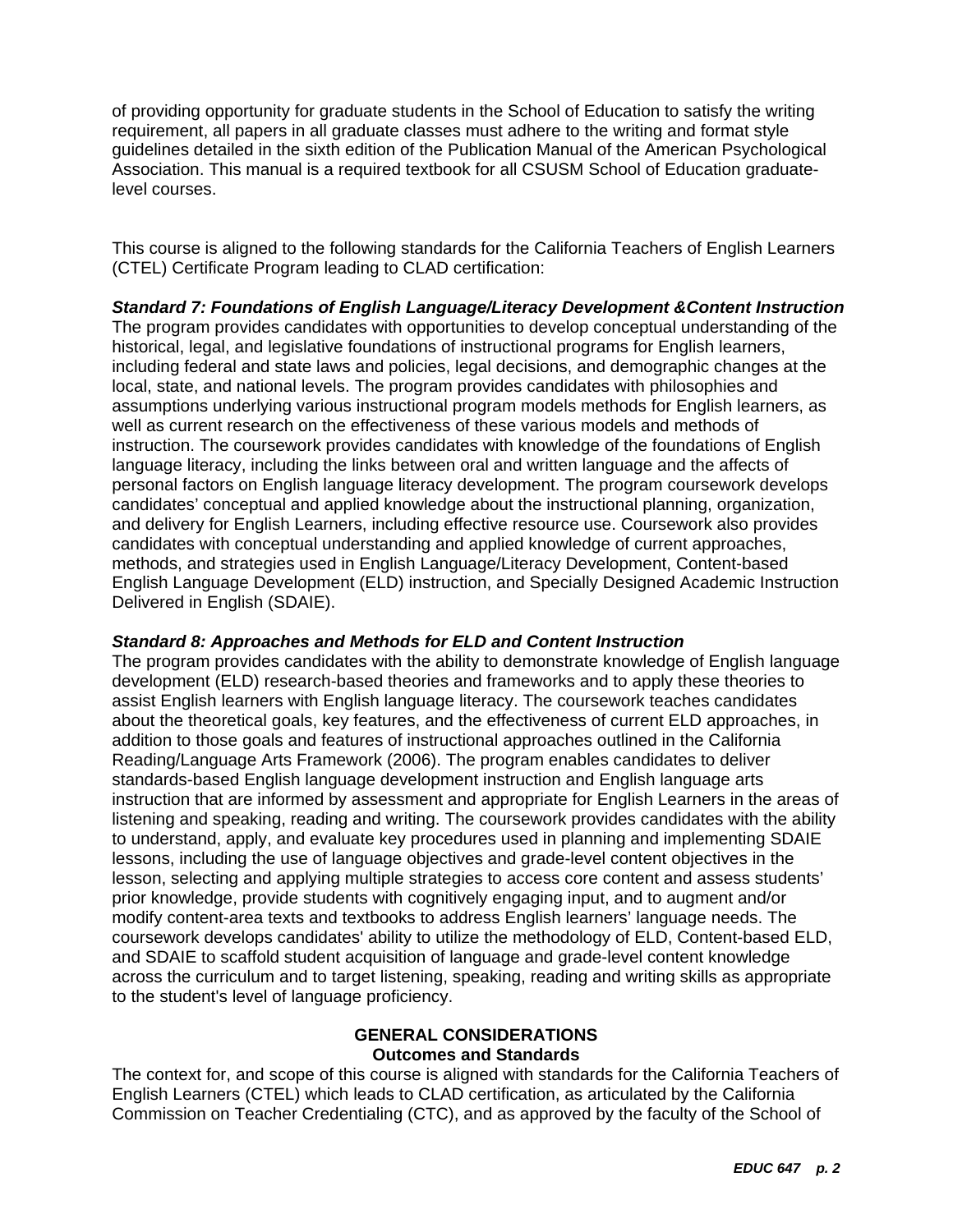Education in development of the program approval documents. Further consideration has been given to the alignment of standards for multicultural education as articulated by the National Council for Accreditation of Teacher Education (NCATE), the Interstate New Teacher Assessment and Support Consortium (INTASC), and the National Board for Professional Teaching Standards (NBPTS).

# **Students with Disabilities Requiring Reasonable Accommodations**

Students with disabilities who require reasonable accommodations must be approved for services by providing appropriate and recent documentation to the Office of Disable Student Services (DSS). This office is located in Craven Hall 4300, and can be contacted by phone at (760) 750-4905, or TTY (760) 750-4909. Students authorized by DSS to receive reasonable accommodations should meet with their instructor during office hours or, in order to ensure confidentiality, in a more private setting.

# **CSUSM Academic Honesty Policy**

"Students will be expected to adhere to standards of academic honesty and integrity, as outlined in the Student Academic Honesty Policy. All written work and oral presentation assignments must be original work. All ideas/materials that are borrowed from other sources must have appropriate references to the original sources. Any quoted material should give credit to the source and be punctuated with quotation marks.

Students are responsible for honest completion of their work including examinations. There will be no tolerance for infractions. If you believe there has been an infraction by someone in the class, please bring it to the instructor's attention. The instructor reserves the right to discipline any student for academic dishonesty in accordance with the general rules and regulations of the university. Disciplinary action may include the lowering of grades and/or the assignment of a failing grade for an exam, assignment, or the class as a whole." Incidents of Academic Dishonesty will be reported to the Dean of Students. Sanctions at the University level may include suspension or expulsion from the University.

### **Plagiarism:**

As an educator, it is expected that each student will do his/her own work, and contribute equally to group projects and processes. Plagiarism or cheating is unacceptable under any circumstances. If you are in doubt about whether your work is paraphrased or plagiarized see the Plagiarism Prevention for Students website http://library.csusm.edu/plagiarism/index.html. If there are questions about academic honesty, please consult the University catalog.

### **Appeals**

Every student has the right to appeal grades, or appeal for redress of grievances incurred in the context of any class. Disputes may be resolved informally with the professor, or through the formal grades appeal process. For the latter, consult Dr. Prado-Olmos, Associate Dean.

### **Writing**

Writing requirements for this class will be met as described in the assignments. Every course at the university, including this one, must have a writing requirement of at least 2500 words.

### **School of Education Attendance Policy**

Due to the dynamic and interactive nature of courses in the School of Education, all students are expected to attend all classes and participate actively. At a minimum, students must attend more than 80% of class time, or s/he **may not receive a passing grade** for the course at the discretion of the instructor. Individual instructors may adopt more stringent attendance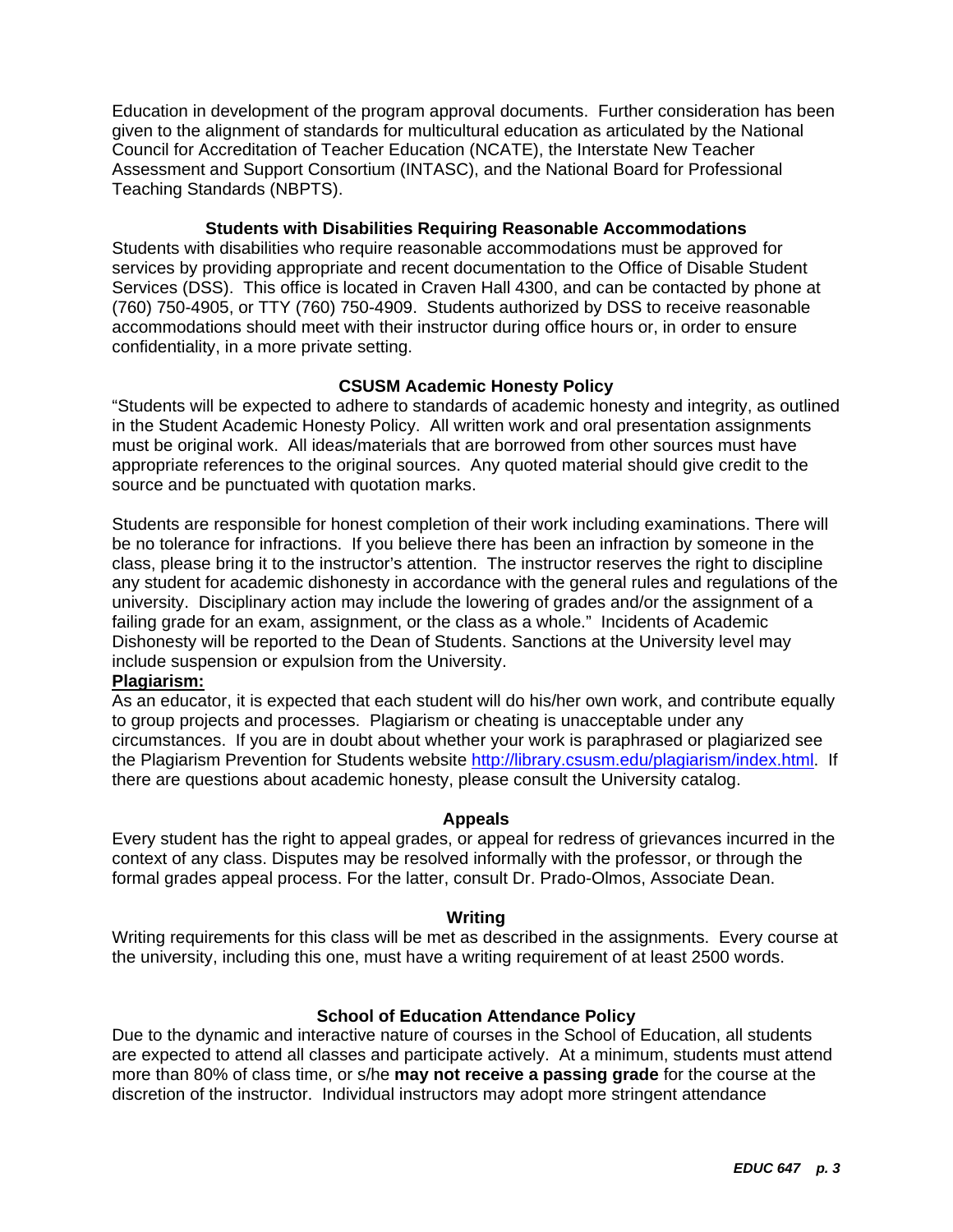requirements. Should the student have extenuating circumstances, s/he should contact the instructor as soon as possible. (*Adopted by the COE Governance Community, December, 1997*).

# **COURSE REQUIREMENTS**

#### *NOTE: I RESERVE THE RIGHT TO CHANGE, ADD TO, OR DELETE ANY MATERIAL OR ASSIGNMENT FROM THE COURSE.*

This course is structured as a graduate-level seminar. The success of a seminar is dependent upon each and every participant being prepared. My role will be to "facilitate" and to intervene as necessary to prompt a topic. I do not intend to lecture each week, or to be the focus of the class. You will work to develop your **knowledge base** through the readings, discussions and presentations.

### **Required Texts**

- Langer de Ramirez, L. (2006). Voices of Diversity: Stories, Activities, and Resources for the Multicultural Classroom. Upper Saddle River, NY: Pearson. ISBN: 0-13-117886-5
- Nieto, S. (2010). Language, Culture and Teaching: Critical Perspectives. 2<sup>nd</sup> Edition. New York, NY: Routledge. ISBN: 0-415-99974-X
- Sleeter, C. (2005). Un-Standardizing Curriculum: Multicultural Teaching in the Standards-Based Classroom. New York, NY: Teachers College Press. ISBN: 978-8077-4621-9

Multicultural / Multilingual Readings available on the Cougar Course website (Moodle)

### **Grading Policy**

All assignments are due on the dates indicated below. Assignments turned in late will not receive full credit. Please manage your time and plan accordingly. Assignments must be typewritten, double-spaced and with standard margins unless completed in class. Written assignments will be graded approximately 85% on content and context (detail, logic, synthesis of information, depth of analysis, etc.) and 15% on mechanics (grammar, syntax, spelling, format, uniformity of citations, etc.). All assignments should reflect graduate level composition and use APA format.

The following grading scale will be used:

| $92 - 100$ A; |       | $82 - 87$          | B: |
|---------------|-------|--------------------|----|
| $90 - 91$ A-: |       | $80 - 81$          | B- |
| 88 - 89       | – B+: | 79 – below Failing |    |

# **DESCRIPTION OF ASSIGNMENTS**

#### **1.** Attendance and Class Participation

#### 10 points

You are expected to attend all class sessions and participate actively in discussions and activities. In order to do so, you are expected to complete all required readings by the assigned date. *Missing more than one class session will result in the reduction of your grade.* Being consistently late and/or leaving class early will also lower your grade.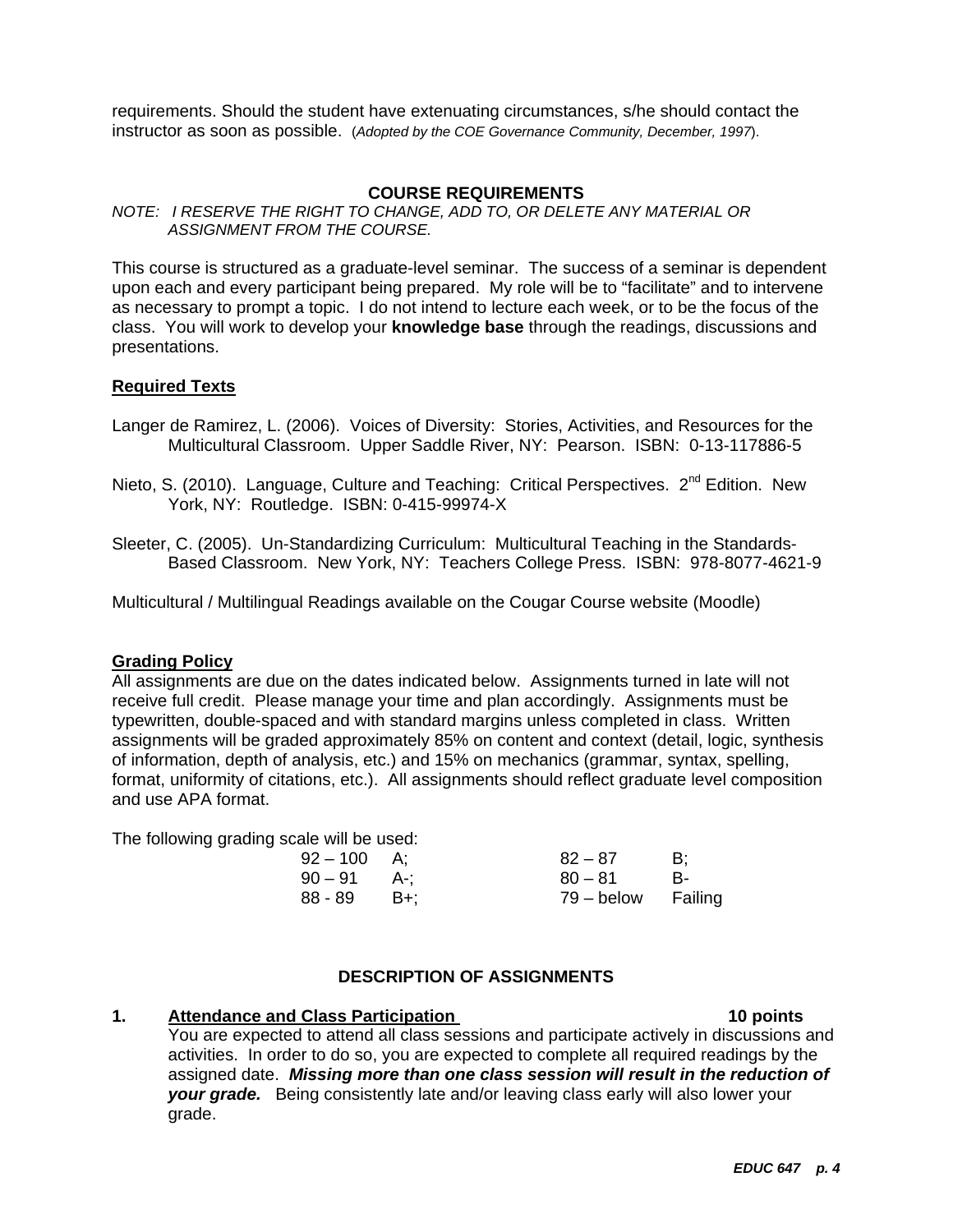# **2. Reading Discussions 20 points**

Individually or in pairs, students will lead a class discussion on one of the required readings either in class or on the Cougar Course website (Moodle). Students should identify 2-3 critical questions from the readings to lead the discussion. **All students should reference the readings in their questions (discussion leaders) and in their responses (participation in discussions)**.

*Discussion Leader: 10 points*  **Participation in ALL Reading Discussions:** 

**DUE: Throughout the semester** 

- **3. Multicultural / Social Justice & Equity Curriculum Analysis 20 points**  Students will critically analyze curriculum used in the classroom to assess the multicultural / social justice and equity content. **Each student will submit a 5 page paper covering their curriculum analysis.** Your analysis should include the following (derived from the curriculum questions posed on p.8 of the Sleeter book):
	- **What purpose does the curriculum serve?**
	- How was the knowledge selected?
	- Who decided what knowledge was most worth teaching and learning, AND what is the relationship between those in the classroom and the knowledge selected? Who are your students?
		- What are their backgrounds (curricular and cultural)? What are their strengths and weaknesses?
		- What are their learning styles?
	- How is the curriculum evaluated?
	- How is learning evaluated?
	- What is your overall assessment of the curriculum?

 (Moodle) for peer feedback Session 5 (2/20). Students will post a draft of their curriculum analysis to the Cougar Course website **DUE: Session 6 (2/27)** 

- **4. Multicultural Curriculum Unit Plan / Self-Developed Practicum 50 points**  Each student will have the opportunity to develop a multicultural curriculum unit plan / practicum that can be used in your classroom, at your school, in your community - with students, including English learners, teachers and families. Curriculum you develop should cover **2-4 weeks of lessons**. A practicum should cover **5-10 workshops or sessions.** The following outline contains the information that **must** be included in your curriculum / practicum.
	- **Students/Audience:** *Curriculum:* Describe the students grade level(s), language *Practicum:* Describe the audience for which your practicum is level(s), and other pertinent background information. designed.
	- **Objectives:** *Curriculum:* Identify your standards and objectives: both content objectives and language objectives for your curriculum. (NOTE: You should include language objectives in all areas – listening, speaking, reading and writing if your students are English learners.) Identify your social justice and equity objectives.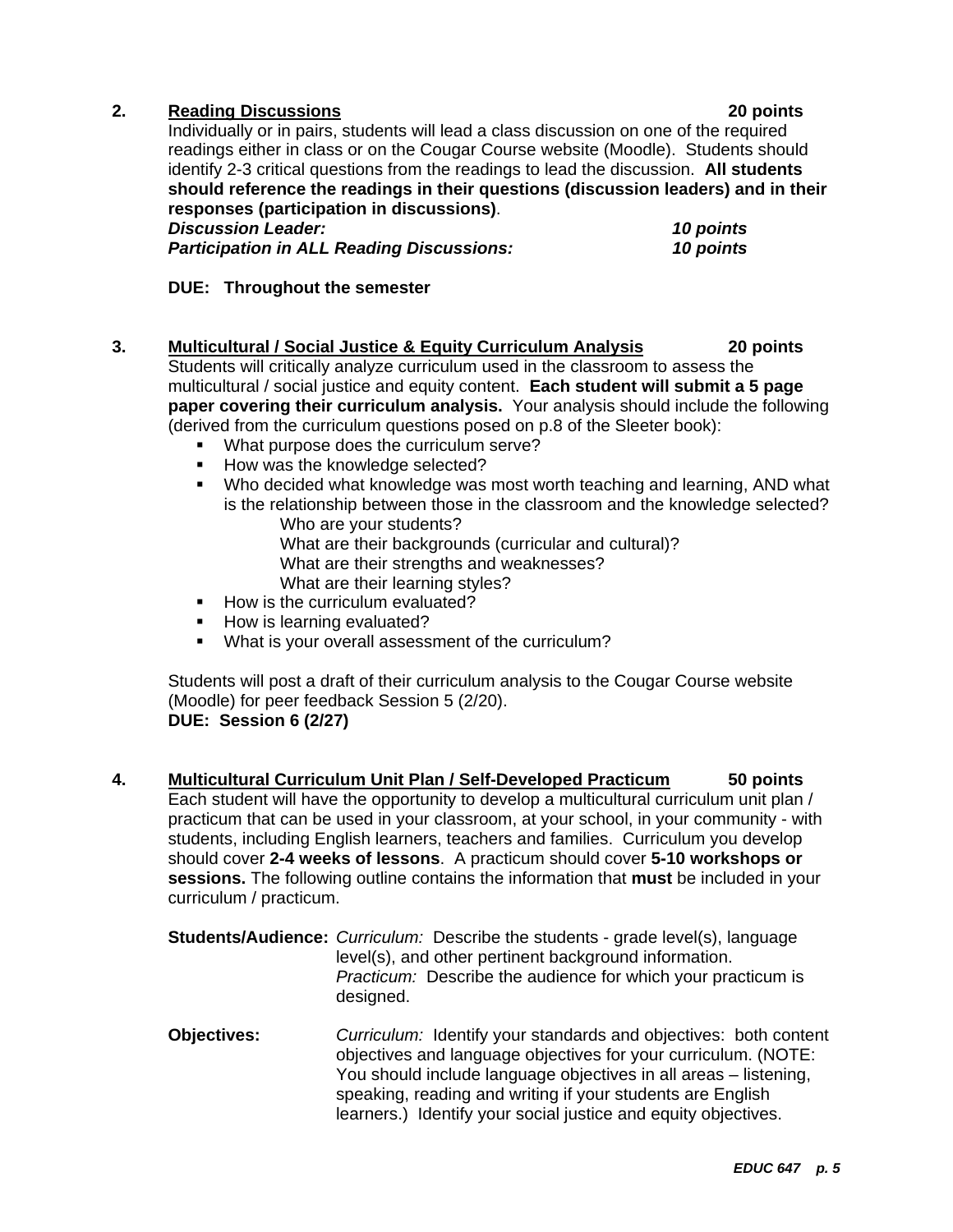*Practicum:* Identify the objectives for your practicum, including your social justice and equity objectives.

 *Practicum:* Your assessment plan should address the following **Assessment:** *Curriculum:* Your plan for assessment should address the following questions: How will your students demonstrate mastery of the content and language standards / objectives?; What varied authentic products will be produced?; and What multilevel assessment criteria will be used to accommodate students at various language proficiency levels and/or students' varied learning styles?

questions: How will you show that your objectives have been met?; How will you evaluate the effectiveness of the practicum?; What did the audience members learn from your practicum?

 **Strategies/Activities:** *Curriculum:* Identify the strategies you are using which makes the content accessible to all your students, particularly your English learners (i.e. SDAIE strategies), as well as the reasons for selecting those strategies. Describe how you have designed your curriculum to address issues of equity in your classroom. *Practicum:* Identify the activities you have designed for your practicum. Are the activities appropriate for your audience members? Do all audience members have equal access to the activities and/or information presented?

Practicum: The write-up of your practicum should include a clear do during the practicum. **Write-up:** *Curriculum:* Your lesson plans (unit) will serve as your write-up. and detailed description of each activity, how you will carry out each activity of the practicum and what the audience members will

**Materials:** *Curriculum:* Include a resources list that describes material(s) used in your curriculum (either in curriculum development or as supplemental material). Also include any supplemental materials you developed. Include a rationale as to why you selected these resources – why are they appropriate for your students? How do they promote social justice and equity?  *Practicum:* Include references / materials used to develop your practicum as well as any materials you developed to distribute during your practicum. Include a rationale as to why you selected or developed these materials – why are they appropriate for your audience? How do they promote social justice and equity?

**Reflection:** Your curriculum or practicum must contain a reflective section. What have you learned from the development of this curriculum / practicum? How will this affect your teaching?

*"Who Are Your Students/Audience?" DUE: Session 8 (3/12) 5 points Draft of one lesson plan or presentation plan DUE: Session 9 (3/26) 5 points Peer Analysis of Curriculum / Practicum DUE: Session 14 (4/30)* 5 points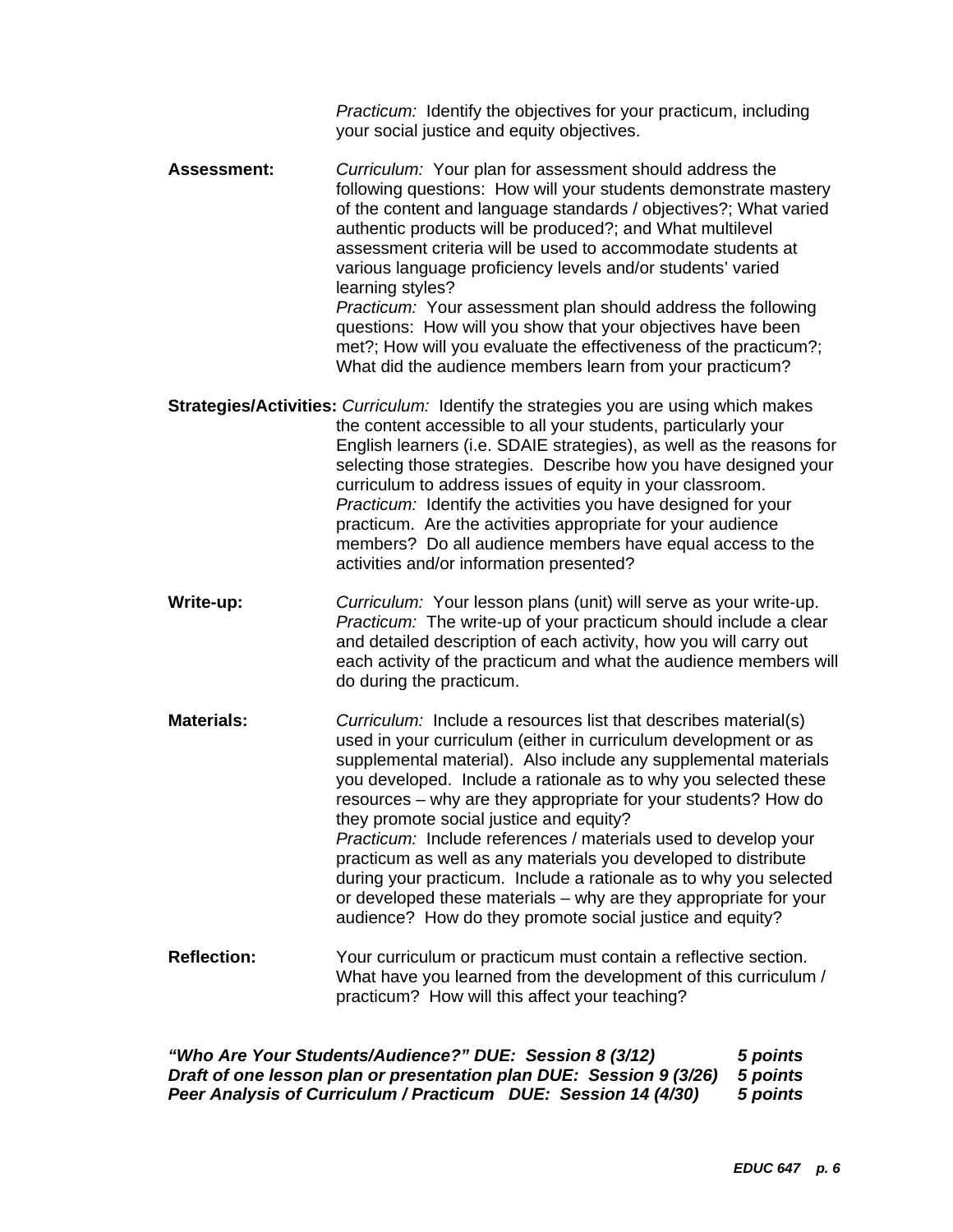### **Final Curriculum / Practicum DUE: May 7 (posted to Cougar Course website – Moodle) 35 points**

*PLEASE NOTE: This assignment fulfills the CTEL requirement for Standards 7 and 8. If you are taking this class to fulfill a CTEL requirement, you must post at least one lesson plan from this assignment to your CTEL electronic portfolio as evidence that you can effectively apply knowledge and design instruction for English learners.* 

#### **1/23/2012 Session 1: Course Overview / Multicultural Teaching**

Course Overview Definition of Terms Multicultural Education / Social Justice and Equity Bilingual Education / English Learners Multicultural Curriculum Analysis: Guidelines / Considerations Examining who we are as teachers - our ideologies, knowledge, perspectives, etc.

*Assignment for Session 2:*  Sleeter: Chapters 1-2 Langer de Ramirez: Chapters 1-2

### **1/30/2012 Session 2: Multicultural Teaching / Approaches to Multicultural Education**

Multicultural Education Multicultural Curriculum Analysis: Guidelines / Considerations Examining who we are as teachers - our ideologies, knowledge, perspectives, etc.

*Assignment for Session 3 on Moodle:* 

Banks: Goals and Misconceptions (course website) Grant and Sleeter: Race, Class, Gender and Disability in the Classroom (course website) Nieto: Introduction, Chapters 1-3 Sleeter: Chapters 3-5

#### **2/6/2012 Session 3: Approaches to Multicultural Education – ONLINE**

# **ONLINE SESSION**

Online Reading Discussions

*Assignment for Session 3:* 

Bring information to the next class session about the instructional program(s) and/ or curriculum at your school in regards to Bilingual and Multicultural Education.

Bring information to discuss the Multicultural / Social Justice and Equity Curriculum Analysis assignment

### **2/13/2012 Session 4: Approaches to Multicultural Education**

Analysis of Instructional Programs and Curriculum (bilingual & multicultural education) at school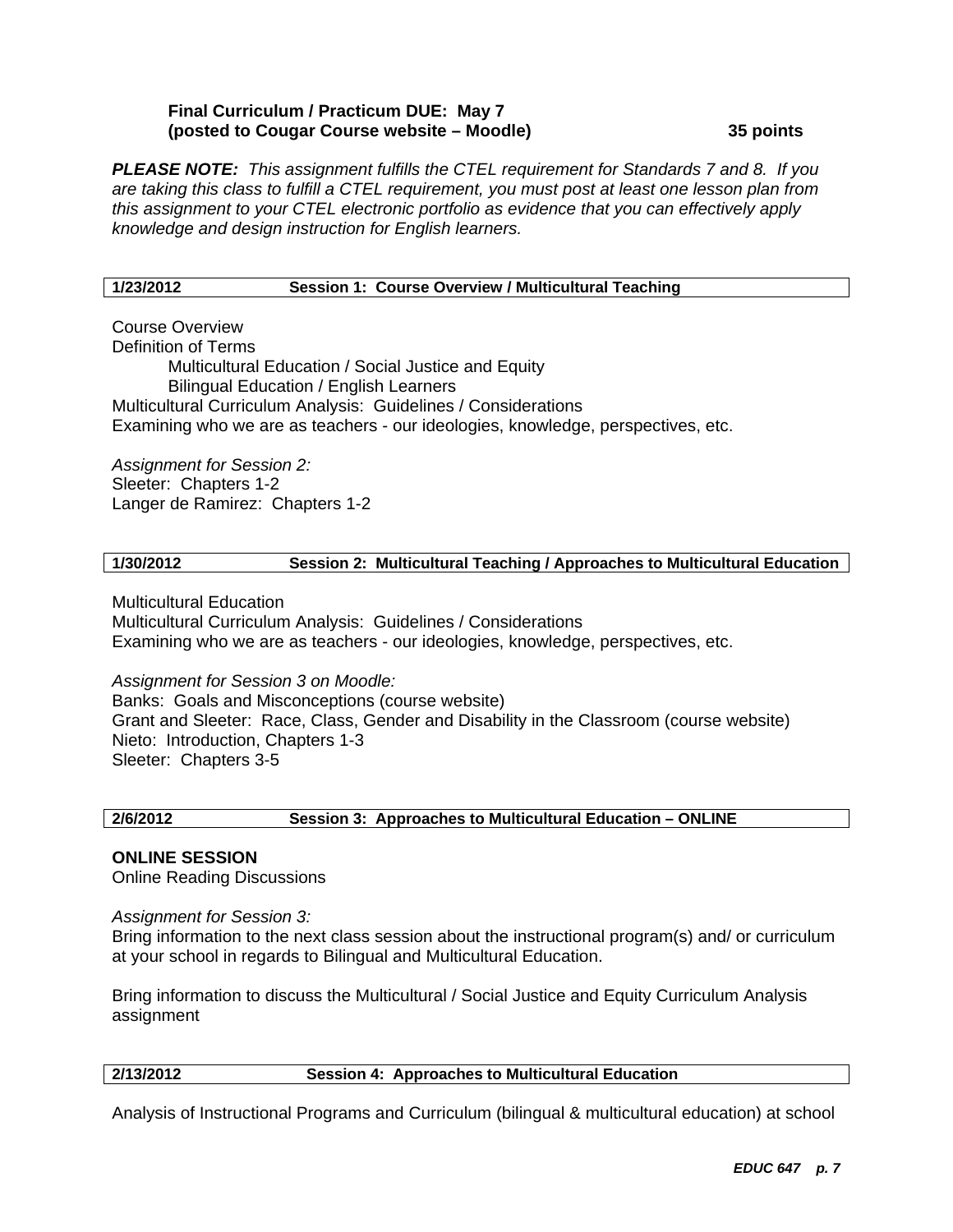- Identify aspects of multicultural education represented race, class, gender, socioeconomic status, religion, sexual orientation, etc.
- Are multiple perspectives represented in the curriculum?
- Which approaches to multicultural education are used?
- Are issues of social justice and equity represented in the curriculum?
- How can you incorporate multicultural education & social justice and equity into your programs / curriculum and still meet the standards?

Group work: Initial analysis of multicultural / social justice and equity curriculum

### *Assignment for Session 5 on Moodle:*

Read and respond to your partner's draft of their curriculum analysis

# *Read:*

Ladson-Billings: Culturally Responsive Pedagogy (course website) Diaz-Rico: Culture and Cultural Diversity & the Relationship to Academic Achievement (website) Langer de Ramirez: Chapters 3-5

# **2/20/2012 Session 5: Multicultural Education / Issues of Equity – ONLINE**

# **ONLINE SESSION**

Online Reading Discussions Post Draft of Multicultural / Social Justice and Equity Curriculum Analysis for peer review

### *Assignment for Session 6:*

**DUE: Multicultural / Social Justice and Equity Curriculum Analysis (20 points)**  Bring information to class to begin discussion of Who Are The Students / Audience for your Curriculum / Practicum

| 2/27/2012 |  | Session 6: Curriculum Development for English Learners |
|-----------|--|--------------------------------------------------------|
|           |  |                                                        |

Discussion of the Multicultural / Social Justice and Equity Curriculum Analysis Assignment Begin to discuss **Who Are the Students / Audience for your Curriculum / Practicum** 

- What do you know about your students' / audiences' prior content knowledge and language proficiency skills?
- What do you know about your students' / audiences' lives, families, communities, cultures, histories that you can incorporate into your lesson / unit?
- What do you know about your students' / audiences' learning styles?
- Discuss how you will take the knowledge of your students' / audiences' backgrounds prior knowledge and cultures – and incorporating it into your curriculum / practicum.

Developing Objectives for curriculum / practicum

# *Assignment for Session 7 on Moodle:*

Gay: Ethnic and Cultural Diversity in Curriculum Content (course website) Grant & Sleeter: Planning Curriculum that is Multicultural (course website) Sleeter: Chapters 6-9 Langer de Ramirez: Chapters 6-8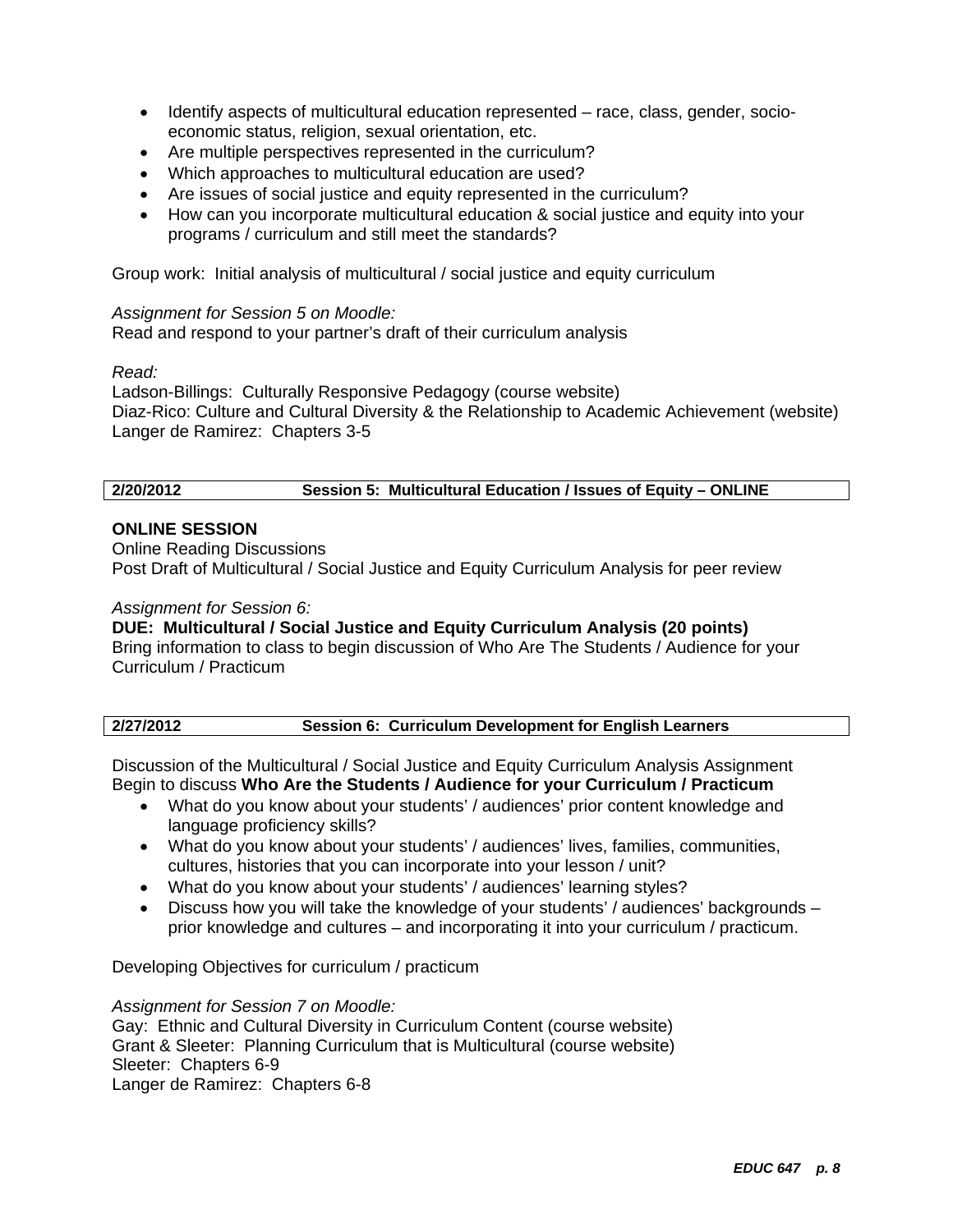#### **3/5/2012 Session 7: Curriculum Development – ONLINE**

#### **ONLINE SESSION**

Online Reading Discussions

*Assignment for Session 8:* 

**DUE: "Who Are Your Students / Audience?" for your Curriculum / Practicum (5 points)**  Bring a draft of a lesson or presentation for your curriculum / practicum

#### **3/12/2012 Session 8: Curriculum Development**

Designing Equitable Assessments Designing Accessible Activities Putting it all together

*Assignment for Session 9:*  **DUE: Draft of one lesson or presentation for peer review (5 points)**  Draft of your Resource List for your Curriculum / Practicum

#### *Spring Break: 3/19 – 3/23*

| 3/26/2012 | <b>Session 9: Social Justice and Equity Curriculum</b> |
|-----------|--------------------------------------------------------|
|           |                                                        |

Peer Review of lesson /presentation (feedback form provided on course website) Discussion of Resources

Small Group Analysis of Curriculum / Practicum

- Identify specific strategies used for English learners in your lesson plans / units
- Is content presented with strategies that are challenging AND accessible to the English learners based on their proficiency levels (i+1)?
- How do the strategies you have designed help your English learners have access to academic language? Higher-order thinking skills?
- Identify specific activities in your practicum. Are your practicum activities appropriate for your audience?

#### **4/2/2012 Session 10: Social Justice and Equity Curriculum**

No Class Session – Work on Curriculum / Practicum

*Assignment for Session 11 on Moodle:*  Diaz-Rico & Weed: Content Area Instruction (course website) Echevarria, Vogt & Short: Strategies (course website) Gonzalez & Minaya-Rowe: Increasing Academic Achievement and Language Acquisition for English Learners across Grade Levels (course website) Nieto: Chapters 4-6 Nieto: Chapters 7-9